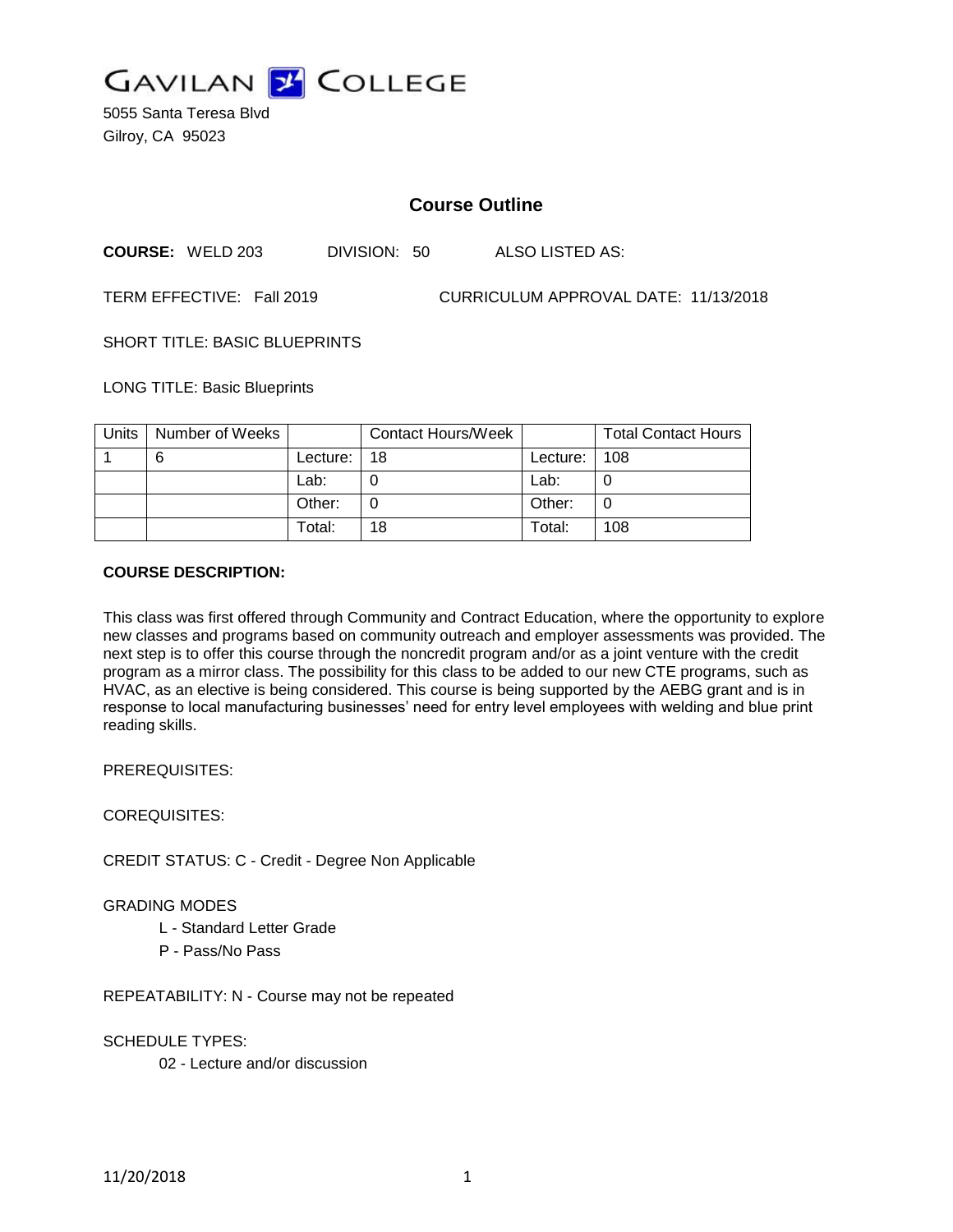#### **STUDENT LEARNING OUTCOMES:**

1. Explain and demonstrate how to read a mechanical drawing.

Measure of assessment: exam, discussion, homework

Year assessed, or planned year of assessment: 2019

Semester: Fall

Institution Outcome Map

1. Communication:

1.1 Students will communicate effectively in many different situations, involving diverse people and viewpoints.

1.2 Speaking: Students will speak in an understandable and organized fashion to explain their ideas, express their feelings, or support a conclusion.

1.3 Listening: Students will listen actively and respectfully to analyze the substance of others' comments.

1.4 Reading: Students will read effectively and analytically and will comprehend at the college level.

1.5 Writing: Students will write in an understandable and organized fashion to explain their ideas, express their feelings, or support a conclusion.

2. Cognition:

2.1 Students will think logically and critically in solving problems; explaining their conclusions; and evaluating, supporting, or critiquing the thinking of others.

2.2 Analysis and Synthesis: Students will understand and build upon complex issues and discover the connections and correlations among ideas to advance toward a valid independent conclusion.

2.3 Problem Solving: Students will identify and analyze real or potential problems and develop, evaluate, and test possible solutions, using the scientific method where appropriate.

2.4 Creative Thinking: Students will formulate ideas and concepts in addition to using those of others.

2.5 Quantitative Reasoning: Students will use college-level mathematical concepts and methods to understand, analyze, and explain issues in quantitative terms.

2.6 Transfer of Knowledge and Skills to a New Context: Students will apply their knowledge and skills to new and varied situations.

7. Content Specific:

Demonstrate how 3-D objects are represented on a 2-D space.

Measure of assessment: exam, homework, discussion

Year assessed, or planned year of assessment: 2019

Semester: Fall

Institution Outcome Map

1. Communication:

1.1 Students will communicate effectively in many different situations, involving diverse people and viewpoints.

1.2 Speaking: Students will speak in an understandable and organized fashion to explain their ideas, express their feelings, or support a conclusion.

1.3 Listening: Students will listen actively and respectfully to analyze the substance of others' comments.

1.4 Reading: Students will read effectively and analytically and will comprehend at the college level.

1.5 Writing: Students will write in an understandable and organized fashion to explain their ideas, express their feelings, or support a conclusion.

2. Cognition:

2.1 Students will think logically and critically in solving problems; explaining their conclusions; and evaluating, supporting, or critiquing the thinking of others.

2.2 Analysis and Synthesis: Students will understand and build upon complex issues and discover the connections and correlations among ideas to advance toward a valid independent conclusion.

2.3 Problem Solving: Students will identify and analyze real or potential problems and develop, evaluate, and test possible solutions, using the scientific method where appropriate.

2.4 Creative Thinking: Students will formulate ideas and concepts in addition to using those of others.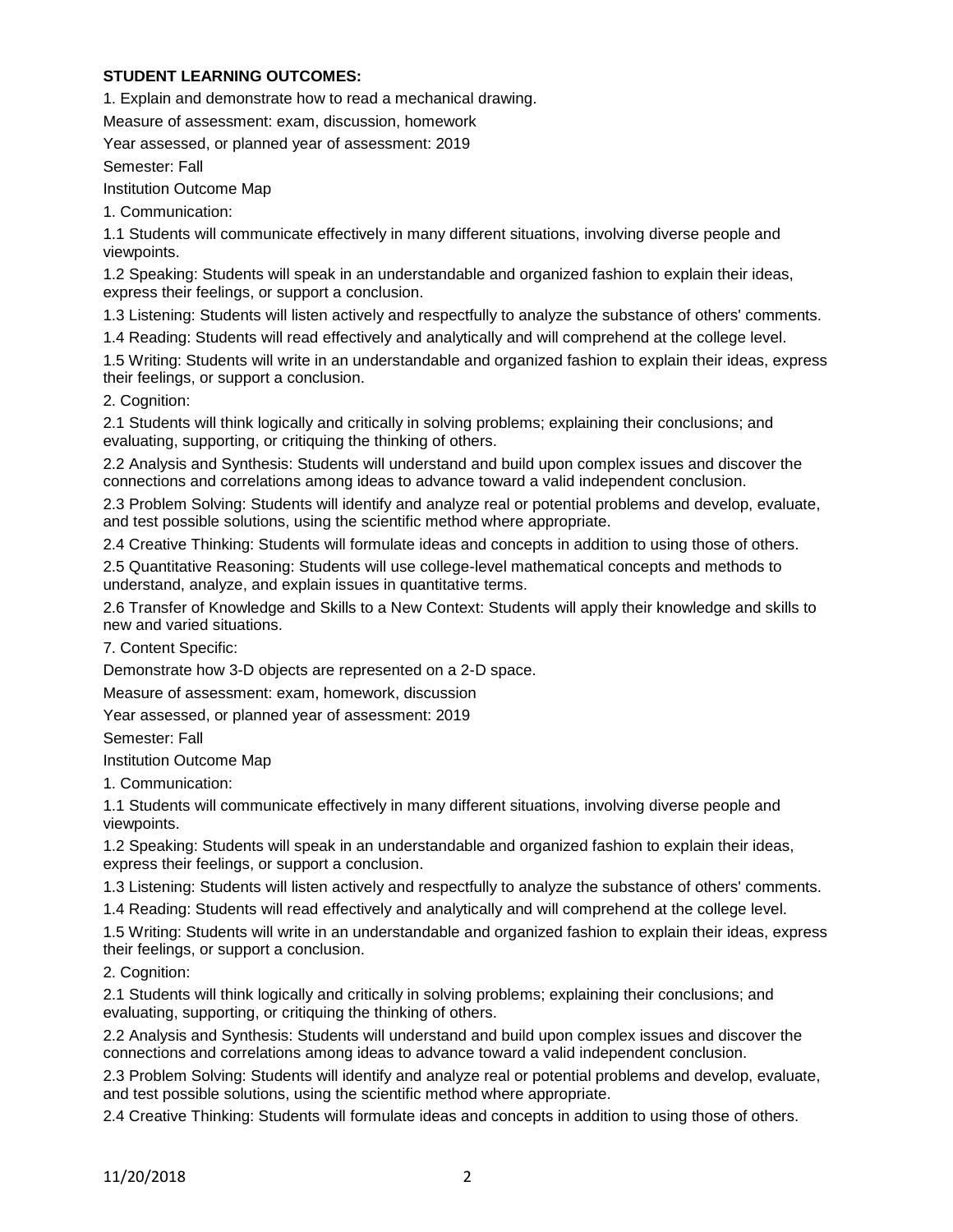2.5 Quantitative Reasoning: Students will use college-level mathematical concepts and methods to understand, analyze, and explain issues in quantitative terms.

2.6 Transfer of Knowledge and Skills to a New Context: Students will apply their knowledge and skills to new and varied situations.

## **CONTENT, STUDENT PERFORMANCE OBJECTIVES, OUT-OF-CLASS ASSIGNMENTS**

Curriculum Approval Date: 11/13/2018

3 Hours

Content: Introduction, Drawing Language

Student Performance Objectives: Identify the terms used on mechanical drawings. Explain how to convert 2- D drawing views back into 3-D dimensional parts.

3 Hours

Content: Projections, Orthographic Projection and 3rd Angle Rotation

Student Performance Objectives: Define orthographic projection. Describe how models represent a 3-D object on 2-D drawing paper.

4 Hours

Content: Drawing Format, Mono-Detail System, Standards

Student Performance Objectives: Explain how to read the requirements and interpret the drawings on a blueprint. Discuss what is meant by the mono-detail system. Discuss the drawing standards that appear on a blueprint.

2 Hours

Content: Weld Symbols, Safety

Student Performance Objectives: Identify the various welding symbols. List safety requirements as it relates to welding.

2 Hours

Content: Introduction to Geometric Dimension and Tolerance (GD&T)

Student Performance Objectives: Define Geometric Dimension and Tolerance (GD&T). State the objective of GD&T.

2 Hours

Content: 3rd Angle Compared to 1st Angle Projection

Student Performance Objectives: Explain the difference between the 3rd angle projection and the 1st angle projection. Discuss what the 3rd angle projection means. Show the symbol for the 1st angle projection.

2 Hours

#### **METHODS OF INSTRUCTION:**

Lecture, discussion

#### **OUT OF CLASS ASSIGNMENTS:**

Required Outside Hours: 36

Assignment Description: Out of Class Assignments: Such as - Terms/Symbols/Safety worksheet. Read handouts provided on how to read basic blueprints. Problem-solving assignments.

#### **METHODS OF EVALUATION:**

Problem-solving assignments Percent of total grade: 30.00 % Reading basic blueprints. Objective examinations Percent of total grade: 30.00 % Terms, Symbols, Problem-Solving Other methods of evaluation Percent of total grade: 40.00 %